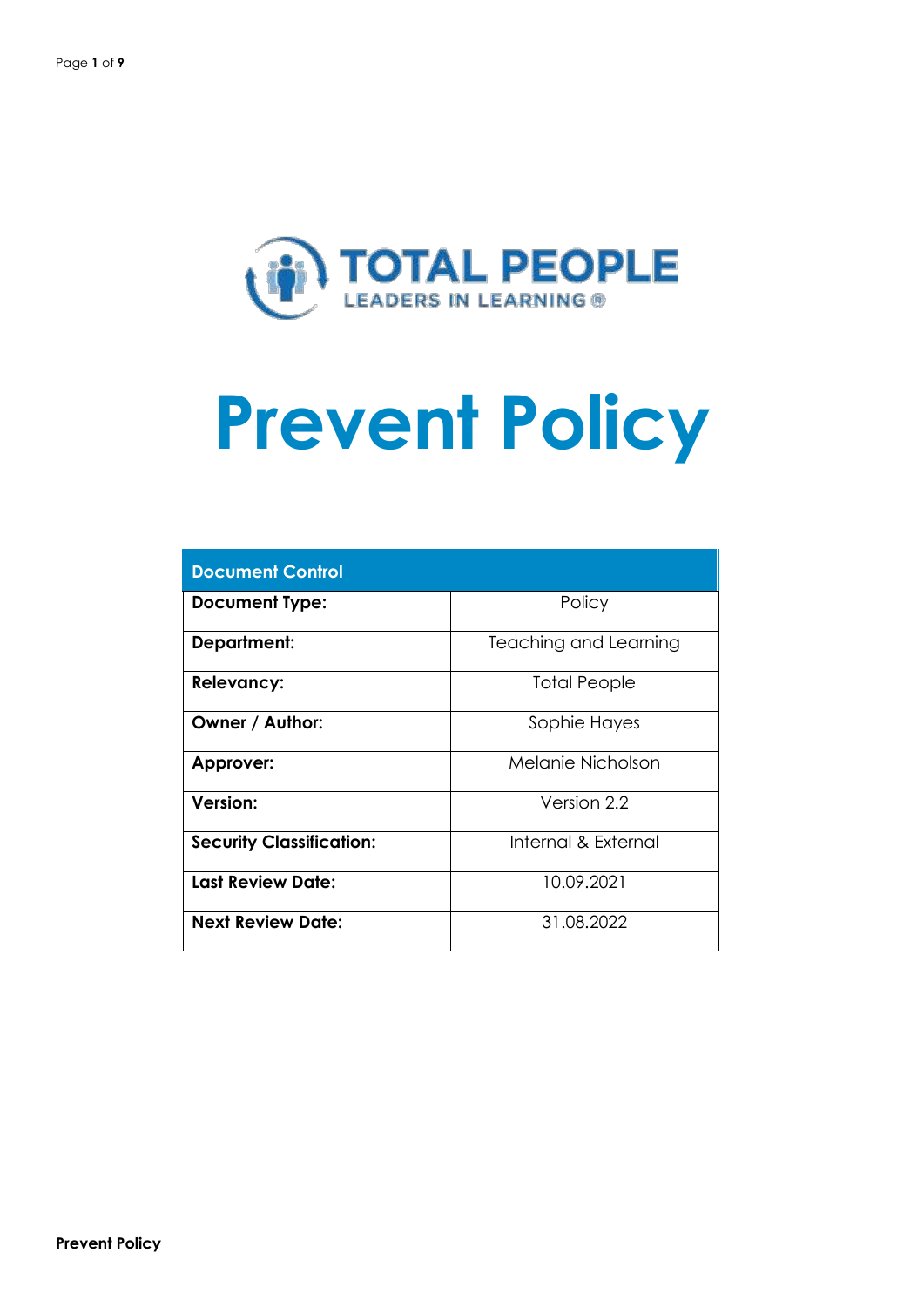Page **2** of **9**

# **Policy Statement:**

Prevent is a fundamental aspect of safeguarding and is one of the four elements of the UK's Counter Terrorism Strategy (CONTEST)

The Counter Terrorism Strategy (CONTEST) aims to reduce the risk posed by terrorism, the 4 Ps of CONTEST which underpin the strategy are:

- Prevent: to stop people becoming terrorists or supporting terrorism
- Pursue: to stop terrorist attacks
- Protect: to strengthen our protection against a terrorist attack
- Prepare: to mitigate the impact of a terrorist attack

*CONTEST Strategy 2018*

The Prevent Duty is focussed on the element of prevention and has 3 clear aims, which are:

- Respond to the ideological challenge of terrorism and the threat we face from those who promote it
- Prevent people from being drawn into terrorism and ensure that they are given appropriate advice and support
- Work with sectors and institutions where there are risks of radicalisation that we need to address.

*Revised Prevent Duty Guidance England & Wales, updated April 2021*

Total People have a legal responsibility to fulfil the Prevent duty and are committed to creating and maintaining a safeguarding culture. This policy details how Total People 'have due regard, in the exercise of its functions, to the need to Prevent people from being drawn into terrorism'. *Counter Terrorism & Security Bill* This Prevent policy must be read alongside Total People's Safeguarding Policy.

## **Key Terms:**

- Extremism: is the vocal or active opposition to our fundamental values, including democracy, the rule of law, individual liberty and the mutual respect and tolerance of different faiths and beliefs. This also includes calling for the death of members of the armed forces
- Radicalisation: refers to the process by which a person comes to support terrorism and extremist ideologies associated with terrorist groups
- Terrorism: is an action that endangers or causes serious violence to a person/people; causes serious damage to property; or seriously interferes or disrupts an electronic system. The use or threat must be designed to influence the government or to intimidate the public and is made for the purpose of advancing a political, religious, or ideological cause

*Keeping Children Safe 2021*

## **Scope:**

This policy relates to all potential and actual apprentices, trainees, learners, colleagues, volunteers, subcontractors and partners at Total People.

This policy relates to all forms of terrorism including non-violent extremism. Examples of terrorism include right wing extremists, animal rights, ecoterrorism, cyber terrorism, Al-Qaeda & allied groups, ISIS / ISIL / IS.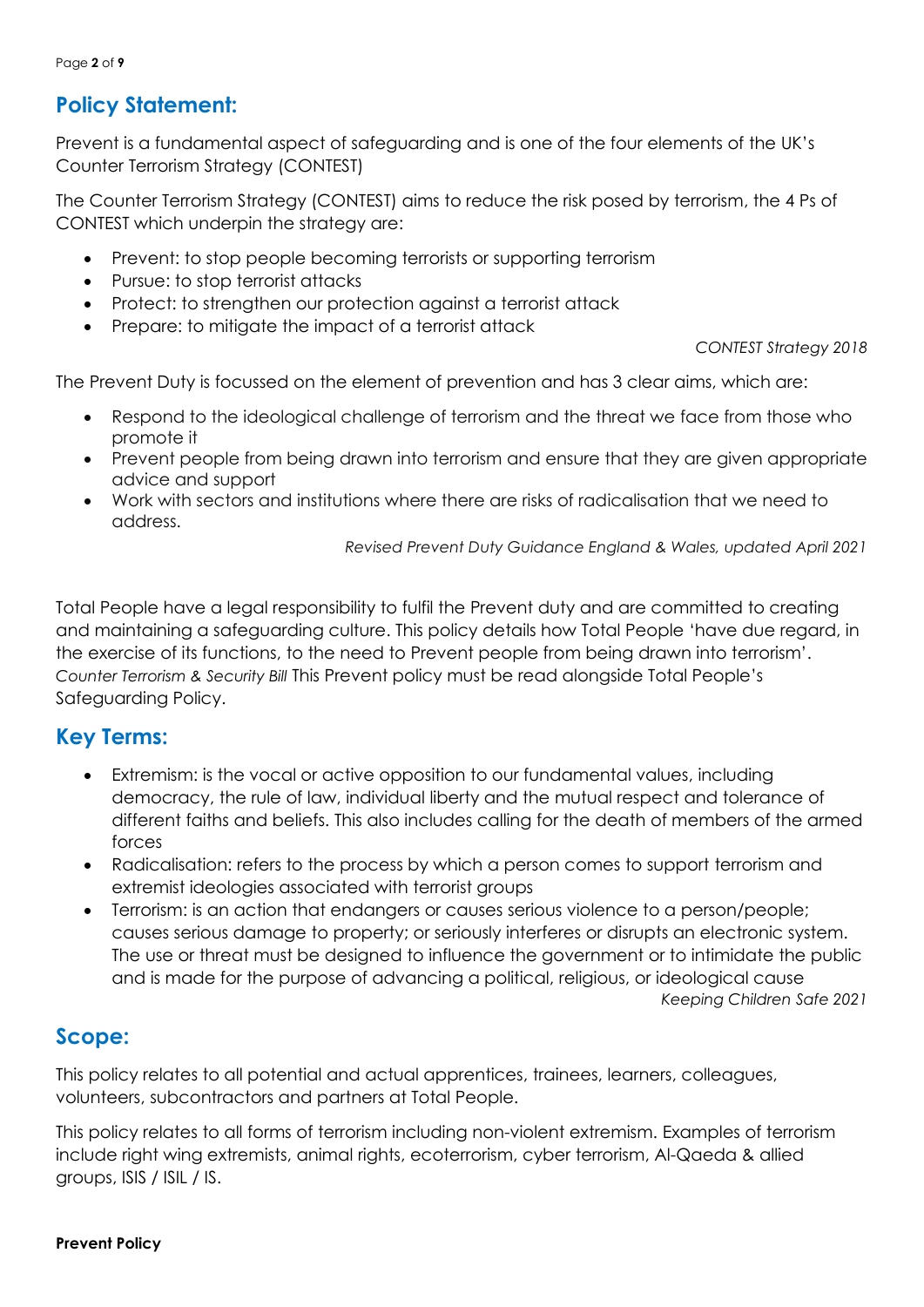## **Legislation:**

- Counter Terrorism & Security Act 2015
- The United Kingdom['s Strategy for Countering Terrorism \(June 2018\)](https://www.gov.uk/government/publications/counter-terrorism-strategy-contest-2018) CONTEST 3
- [Prevent](https://www.gov.uk/government/publications/prevent-duty-guidance/revised-prevent-duty-guidance-for-england-and-wales) Duty
- Prevent Duty Guidance [for Further Education in England & Wales, updates April 2021](https://www.gov.uk/government/publications/prevent-duty-guidance/prevent-duty-guidance-for-further-education-institutions-in-england-and-wales)
- Keeping Children Safe in Education 2021 (p132 to 135)

## **Requirements of Prevent**

The Prevent duty requires further education providers to:

- Work in partnership with and actively engage with external partners, including community organisations, local support agencies, the police and Channel.
- Make sure colleagues have undertaken appropriate training and share information across curriculum areas.
- Have clear and visible policies for colleagues and apprentices/learners regarding risk assessment, including polices for events that may take place by colleagues, learners, visitors, external bodies and community organisations.
- Have an awareness of places or areas of learning where apprentices/learners / colleagues may be in contact with, or possibly get involved with, terrorism.
- Have sufficient support available for welfare and pastoral care according to the individual's requirements. Including guidance and policies on the use of prayer rooms or other faith related facilities and issues that may occur from the use of these facilities.

## **Our Objectives:**

- To ensure safety of all apprentices/learners, potential apprentices/learners, colleagues and visitors
- To protect apprentices/learners and employees from radicalising influences
- To promote Total People's mission, vision and values.
- To promote and embed British Values into policies, procedures and throughout the apprentices/learner's curriculum.
- To create a Prevent risk assessment and action plan which is regularly reviewed and updated to ensure our duties under PREVENT are met.
- To ensure all apprentices/learners, colleagues and subcontractors are aware of their responsibilities in preventing violent extremism and radicalisation.
- To ensure that Total People promotes a culture of non-bullying, non-harassment and nondiscrimination.
- To provide support for apprentices/ learners and potential apprentices/learners who might be at risk or vulnerable to risk by following Total People's safeguarding procedures, including the Channel referral process.
- To promote the Run, Hide, Tell campaign to all l apprentices/earners, visitors & subcontractors.

## **British Values:**

All colleagues at Total People will exemplify British Values throughout their interactions, behaviour and professional practice.

Total People understand the requirement to embed British Values into and throughout the apprentices/learner's curriculum. Curriculums across all delivery areas will embed appropriate opportunities throughout the apprentices/learners learning journey with Total People. Session plans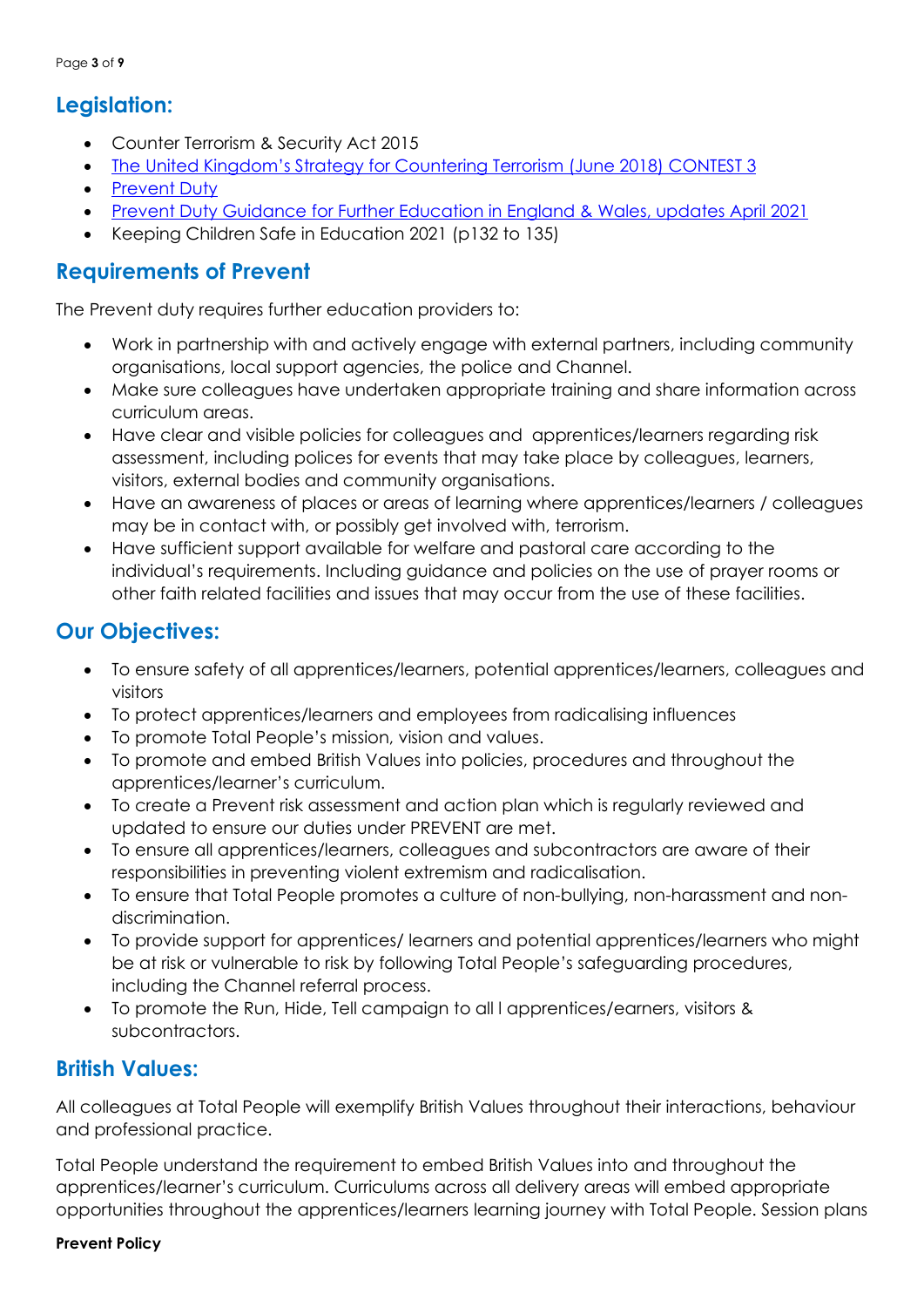#### Page **4** of **9**

/ evaluations and progress reflections with apprentices/learners will detail how British Values have been embedded into practice.

The British Values are:

- Democracy
- The rule of law
- Individual liberty
- Mutual respect and tolerance of those with different faiths and beliefs

Additional enhancement courses that are developed centrally will be shared with apprentices/learners across all curriculum areas to support knowledge and understanding of British Values.

## **Roles & Responsibilities:**

For a detailed overview of roles and responsibilities please refer to Total People's Safeguarding policy.

The Board at Total People have ultimate responsibility for Safeguarding & Prevent.

The Managing Director is responsible for leading on Total People's Safeguarding and Prevent policy and strategy which the Deputy MD and Senior Leadership Team (SLT) are responsible for embedding.

The Teaching & Learning Manager (curriculum) and Safeguarding Team are responsible for implementing Total People's Safeguarding and Prevent policy and making sure that concerns are shared with the relevant external organisations / agencies, in order to minimise the risk of apprentices/learners and colleagues becoming involved in terrorism.

### **All Total People colleagues are responsible for:**

- Attending all mandatory safeguarding and Prevent training and keeping up to date with current policy and procedures.
- Understand what may contribute to increased vulnerability in relation to radicalisation and extremism.
- To understand the signs and indicators that may cause concern.
- To remain observant and vigilant to identify concerns.
- To share concerns following Total People's Safeguarding procedures.

### **In addition, all delivery colleagues are responsible for:**

- Planning appropriate opportunities throughout the apprentices/learner's curriculum, with employer involvement (where possible / relevant) to fully embed British Values.
- To develop l apprentices/earners understanding of terrorism and extremism, to support apprentices/learners to protect themselves and others, and to have the confidence and resilience to be able to share their concerns.
- Be able to confidently challenge extremist ideology in a way which supports apprentices/learner's education.
- Check employer's awareness of Total People procedures in relation to Prevent and safeguarding.

### **Employers:**

- To understand their responsibilities in relation to Prevent.
- Take part in apprentices/learner / employer induction.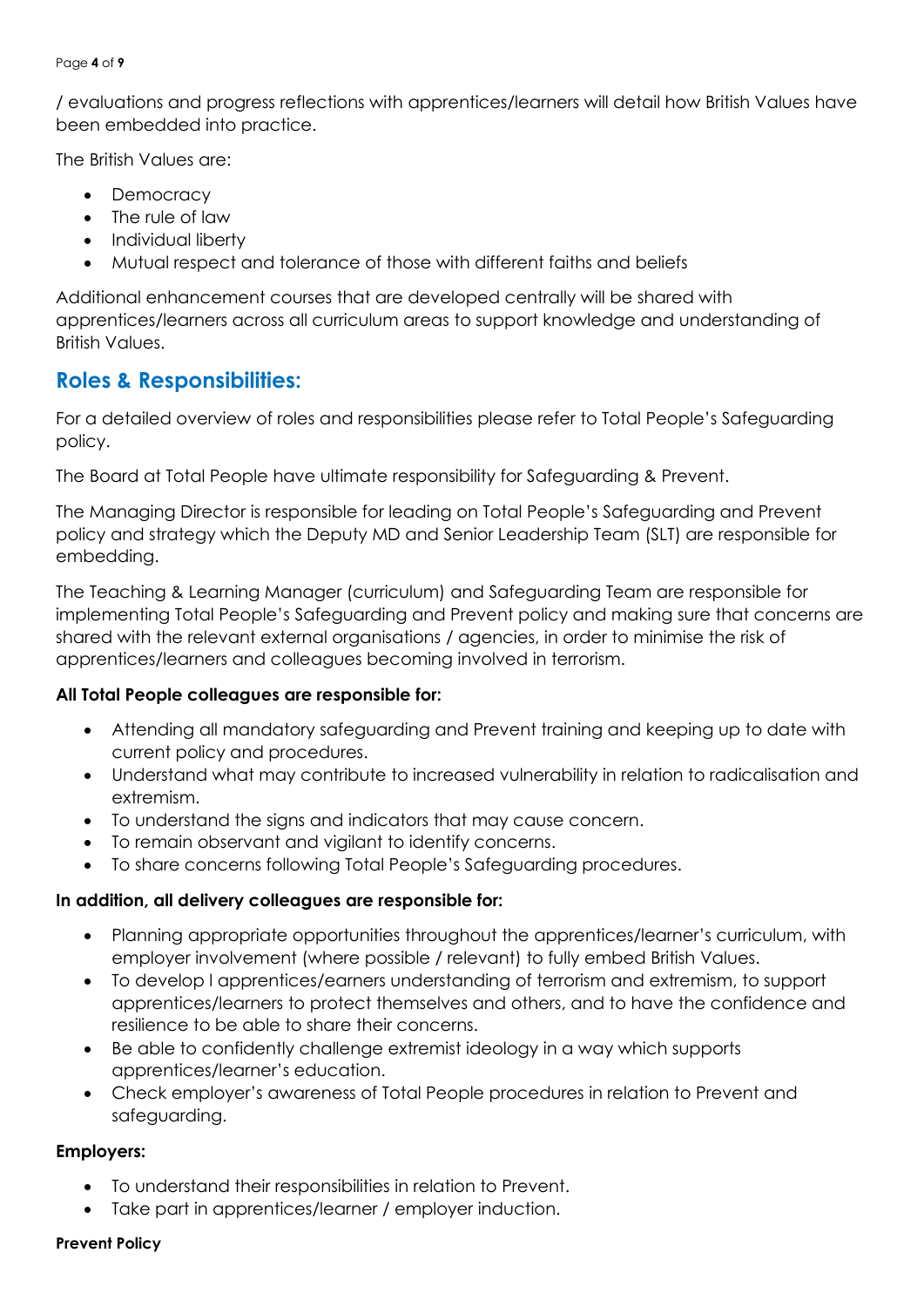#### Page **5** of **9**

- Read Total People's published policies including (to be checked by the LC at the 6-week review).
	- o Prevent
	- o Safeguarding
	- o Equality Diversity & Inclusion
	- o Health & Safety
- Actively engage in regular tri-party reviews with apprentices/learners and their Learning Coach.
- Report any concerns they have following Total People procedures.

#### **Subcontractors are responsible for:**

- Full compliance with Total People's due diligence process.
- Full compliance with Total People's policies in relation to safeguarding and Prevent.
- Following Total People safeguarding reporting procedures

## **Training to implement the Policy:**

### **Colleagues:**

Mandatory training to implement this policy is provided for all Total People colleagues this is reviewed and updated annually, this includes several annual Virtual College modules, all of which are approved CPD courses.

- Virtual College module Equality, Diversity and Inclusion
- Virtual College module Understanding Pathways to Extremism and the Prevent Programme
- Virtual College module Level 1 Safeguarding Children
- Virtual College module Safer Recruitment
- LTE Group I Learn Acceptable Use Policy
- Total People annual Keeping Children Safe in Education Update / training
- ETF training Safeguarding in FE
- ETF training Prevent (course determined by job role. Prevent for Board Members, Prevent for Leadership and Management, Prevent for Practitioners, Prevent for Support Staff and Prevent for Subcontractors).

In addition to this, CPD training that is provided for all delivery colleagues addresses topics such as promoting British Values and embedding Equality Diversity and Inclusion and is delivered by the LTE Group Quality Team in partnership with Total People, as part of a 12 month CPD programme.

A Total People Safeguarding/Prevent newsletter is issued monthly covering key topics and updates for all colleagues and can be used to promote discussions with apprentices/learners and employers.

An all colleagues call is held virtually, every week and chaired by the Deputy MD. These calls provide monthly opportunities to cover key safeguarding/Prevent updates and spotlight topics.

### **Subcontractors:**

Total People require subcontractors to provide effective safeguarding and Prevent training and on-going CPD for all their employees, Total People monitor through due diligence and regular monitoring activity. In addition to this Total People require any subcontractors and relevant employees to complete the following ETF training modules.

• Safeguarding in FE – all staff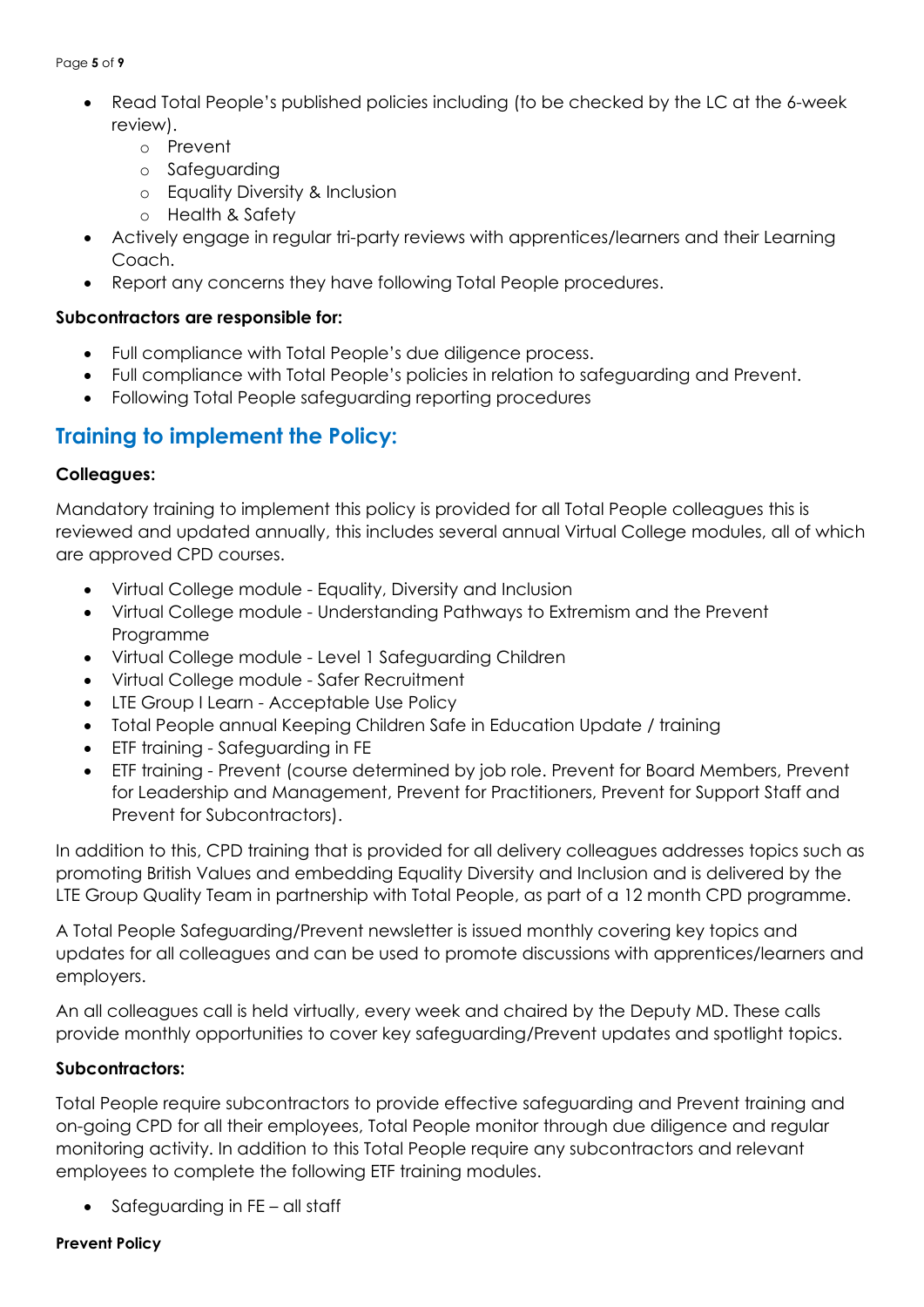Page **6** of **9**

- Safer Recruitment anyone with a responsibility for recruitment
- Prevent course to be determined by role Prevent for Subcontractors and Prevent for Practitioners.

## **Promoting and gaining Commitment to the Policy:**

Total People will ensure that this Prevent Policy is promoted, and commitment gained via the following activities. This is not an exhaustive list, as other mechanisms will be used as and when the situation arises.

This policy will be agreed by the Total People board of governors with promotion and commitment to this policy gained through:

- Staff induction/Training/CPD/Online learning modules
- Intranet section on safeguarding and prevent, and what it means for staff and apprentices/learners
- Visible media in and around office and employer locations
- Learning resources for all apprentices and other learners
- Email headers and footers
- Apprentice/learner reviews carried out on a 6-weekly basis.

We will ensure that we gain and measure the promotion and commitment within Total People to this Prevent Policy by:

- Monitoring the outcomes from online and interactive training for both staff and apprentices/learners
- All Staff and apprentices/learners will be asked to sign that they have seen and understood relevant training and updates
- Managers will produce evidence (e.g. meeting notes) staff training and 1-2-1 reviews, that this policy has been discussed
- Monitoring of learner review documentation
- Monitoring specific responses to safeguarding and prevent in learner and employer surveys
- Through our use of internal quality checks and reviews and through audits checks.

### **Apprentices/Learners:**

Safeguarding and Prevent awareness training including Equality, Diversity and Inclusion and British Values are covered at apprentices/learner induction.

During induction Total People's reporting procedures are explained to apprentices/learners so they can raise a concern about themselves or someone else.

Regular 8 weekly Progress Reflections are carried out, these are tri-party reviews between the apprentices/learner, Total People Learning Coach and the employer. Progress Reviews are used to raise awareness of Prevent, EDI and Safeguarding topics and to contextualise to the apprentices/learner's workplace and experiences.

In addition to embedded activities throughout the apprentices/learner's curriculum there are centralised enhancement courses that are provided. Enhancement courses cover a wide range of subjects designed to enhance personal development and maximise opportunities to reflect on current news stories and events. Examples of courses that have been created in response to current events or hot topics include:

• Civil Rights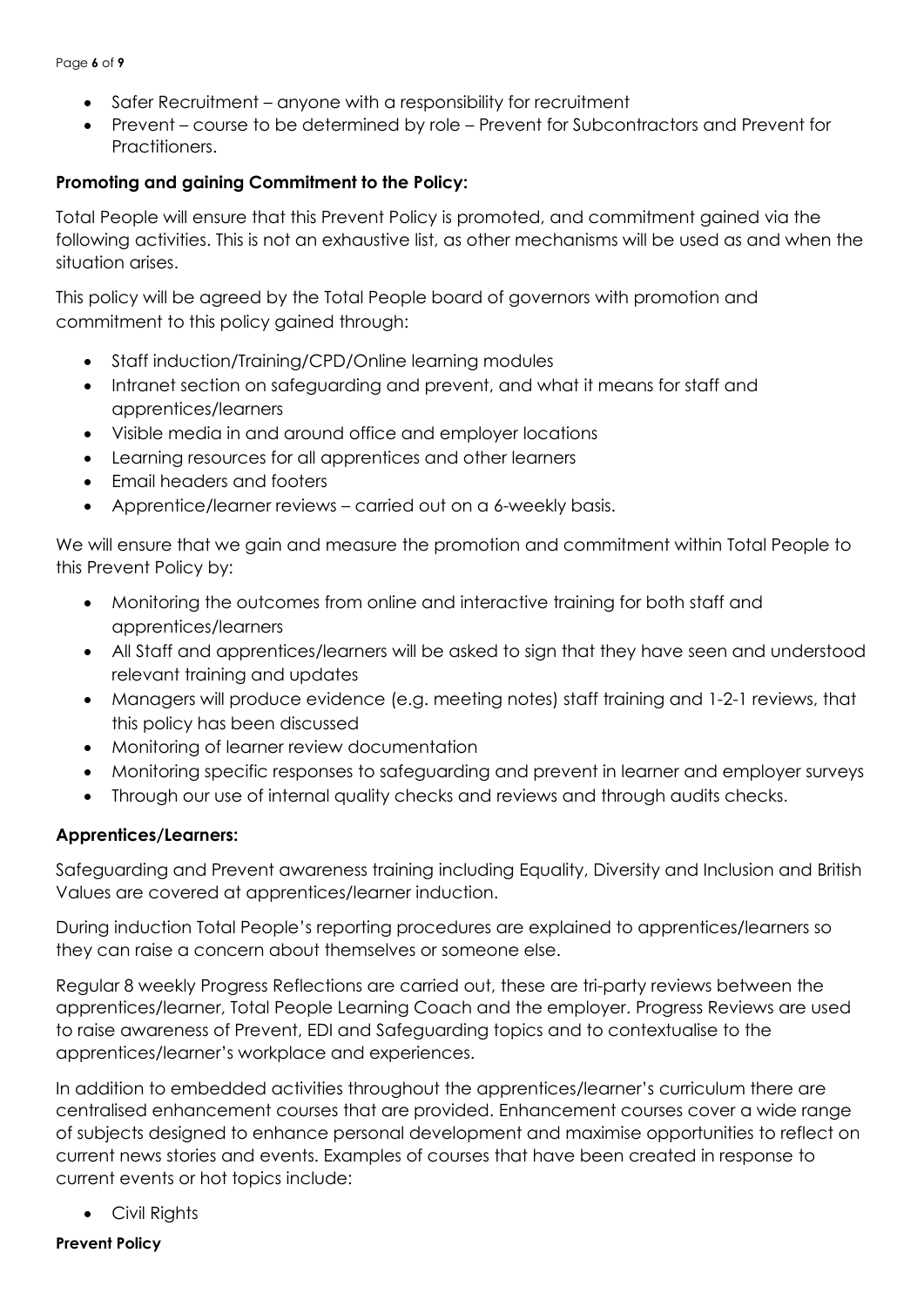- Democracy and Elections
- Pride Month
- Online Security and Risks

# **Vulnerabilities, Signs and Indicators**

Throughout colleague training such as Virtual College CPD accredited courses, ETF training modules and on-going updates through forums such as the Total People newsletter. All Total People colleagues are trained to understand factors that may make an individual vulnerable and the signs and indicators to look for that may be a cause for concern. This training covers examples such as …

#### **Vulnerabilities:**

It is important that all colleagues recognise factors that may contribute to someone becoming more vulnerable to radicalisation and extremism. Examples of some of these vulnerabilities include:

- Period of transition
- Social isolation
- Age / naivety
- Addiction
- Poor education
- Mental Health issues
- Developmental disorder
- Economically disadvantaged

Understanding the factors that may push someone or pull someone towards radicalisation is important, but so too is understanding that these factors can be part of anyone's daily life and do not mean someone is at risk.

#### **Pull factors to be aware of:**

- Ideological attraction
- Sense of belonging
- Charismatic recruiters
- Adventure
- Romance
- Excitement
- Liking violence
- Rebellion
- Ego
- Sense of mission

#### **Push factors:**

- Racism
- Poverty
- Alienation
- Humiliation
- Sense of belonging
- Sense of mission
- Charismatic recruiters
- Trauma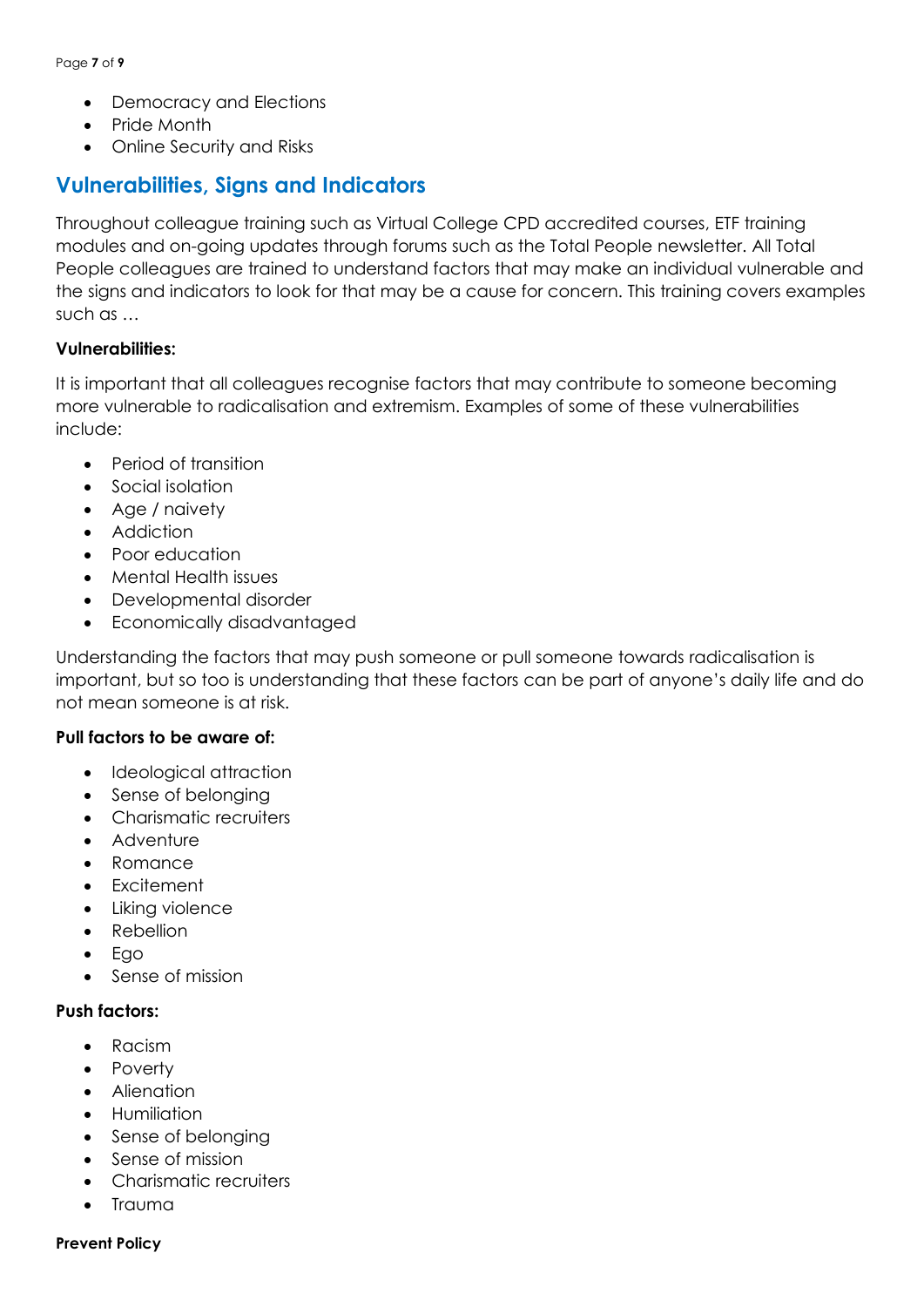Page **8** of **9**

- Injustice
- Ideological attraction

#### **Possible signs & indicators:**

- Depressed / withdrawn / isolated
- Feeling under threat
- Being influenced or controlled by a group
- Desire for political or moral change
- Need for identity, sense of meaning / belonging
- Mental Health issues
- A desire for status / a need to dominate others and control
- Change of appearance
- Feelings of injustice

These are possible signs to consider, it is not an exhaustive list and people may reflect many of or all these signs but not be at risk.

## **Referral process:**

All Total People colleagues, employers and subcontractors have a duty of care to share their concerns.

The reporting process is simple, and the relevant form can be found on Total People's Website.

### Visit the **Total People website**, click **About** and select **Safeguarding** then select **Report a Concern**:

### <https://www.totalpeople.co.uk/about/safeguarding/report-a-concern/>

| content percinent and<br><b>Safeguarding form</b><br>though the left yies (militate rule out to |                  |                |  |
|-------------------------------------------------------------------------------------------------|------------------|----------------|--|
| Constitution and the constitution<br><b>CONSTRUCTION</b><br><b>Schooling</b> Hollan Aves /      |                  |                |  |
| ٠<br>an an a<br><b>BUTCHTHE FERGUS 20415</b>                                                    |                  |                |  |
| <b>CONTINUES IN AN ARTISTS</b><br>m<br>$\sim$<br>LAAmsteld Sowall                               |                  |                |  |
| 57.77                                                                                           |                  | <b>READERS</b> |  |
| LAAHHANE TITE<br><b>CONTRACTOR</b>                                                              | LEVEL OF USACOHO |                |  |
| The process of the<br>1974.0                                                                    |                  |                |  |

Notice: Observe your concern and / or listen to the disclosure and record on Total People's concern form.

Check: Discuss with Total People's Safeguarding Team. It is usually appropriate to speak to the person to get a better understanding of what they are saying. (Use the TED technique – tell, explain, describe). Where apprentices/learners are under the age of 18 it may be appropriate to discuss with parents, where this does not place the apprentices/learner at further risk of harm. This would usually be discussed with the Safeguarding Team.

Share: Where the Total People Safeguarding Team still have concerns, they will be responsible for making a referral following national and local procedures.

If someone is at immediate risk of serious harm, then this should be reported to the police – 999 and Total People's reporting procedures followed.

Total People's safeguarding policy and procedure for reporting concerns will be shared with apprentices/learners and employers as part of induction and throughout their programme.